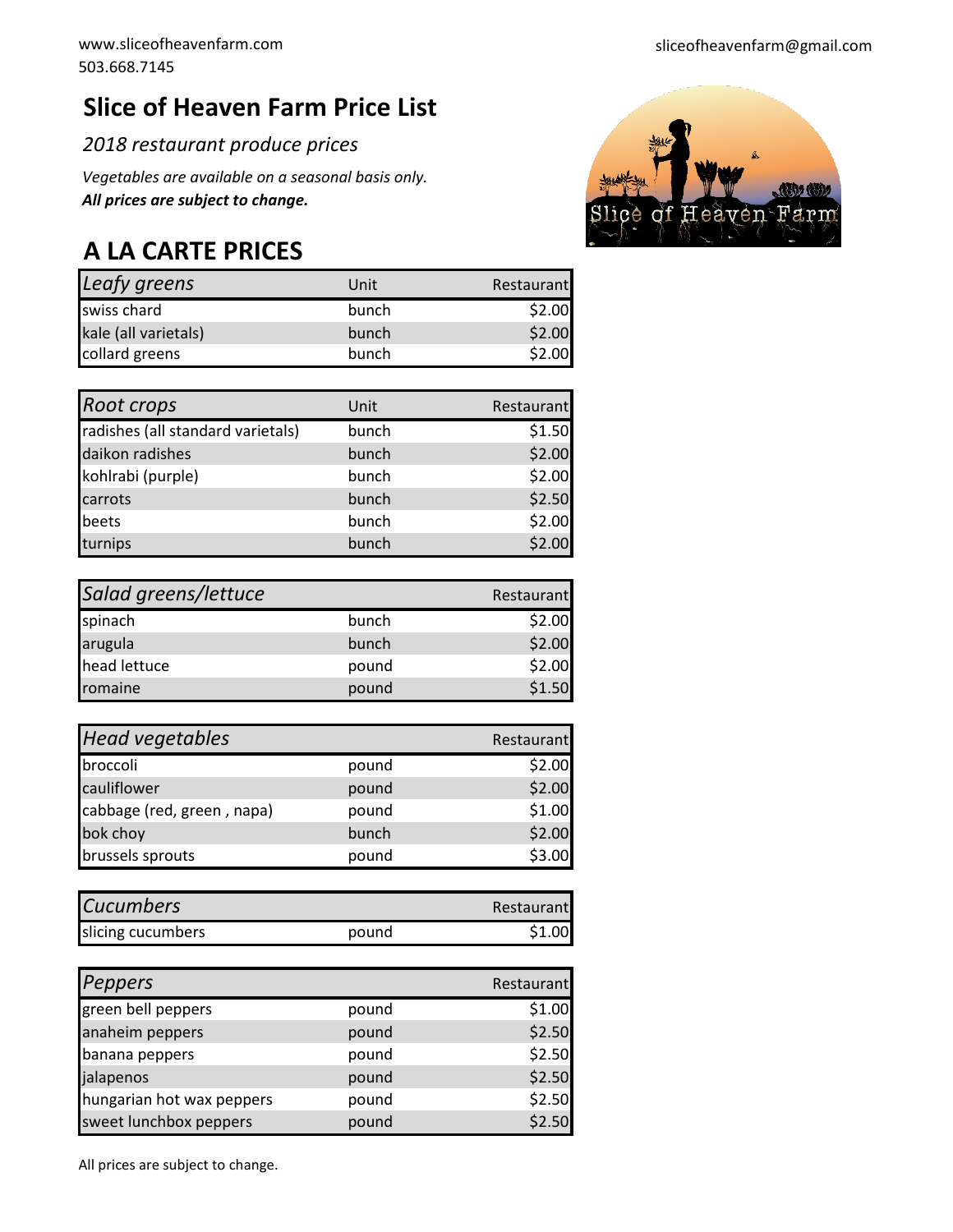| <b>Tomatoes</b> |       | Restaurant |
|-----------------|-------|------------|
| cherry/grape    | pint  | \$2.00     |
| heirloom        | pound | \$2.50     |

| Eggplant   |       | Restaurant |
|------------|-------|------------|
| asian long | pound | \$2.50     |

| Summer squash    |       | Restaurant |
|------------------|-------|------------|
| zucchini         | pound | \$1.00     |
| crookneck squash | pound | \$1.00     |
| patty pan squash | pound | \$1.00     |

| Winter squash    |       | Restaurant |
|------------------|-------|------------|
| butternut        | pound | \$1.00     |
| delicata         | pound | \$1.00     |
| spaghetti squash | pound | \$1.00     |
| pie pumpkin      | pound | \$1.00     |

| <b>Onions</b>           |       | Restaurant |
|-------------------------|-------|------------|
| green onions/scallions  | bunch | \$1.00     |
| spring onions           | bunch | \$2.00     |
| red/white/yellow onions | pound | \$1.50     |
| leeks                   | bunch | \$2.00     |

| <b>Herbs</b>    |       | Restaurant |
|-----------------|-------|------------|
| basil           | bunch | \$2.50     |
| cilantro        | bunch | \$1.50     |
| italian parsley | bunch | \$1.50     |

| Miscellaneous vegetables | Restaurant |        |
|--------------------------|------------|--------|
| fennel                   | bulb       | \$1.00 |
| celery<br>okra           | bunch      | \$2.00 |
|                          | pound      | \$4.00 |